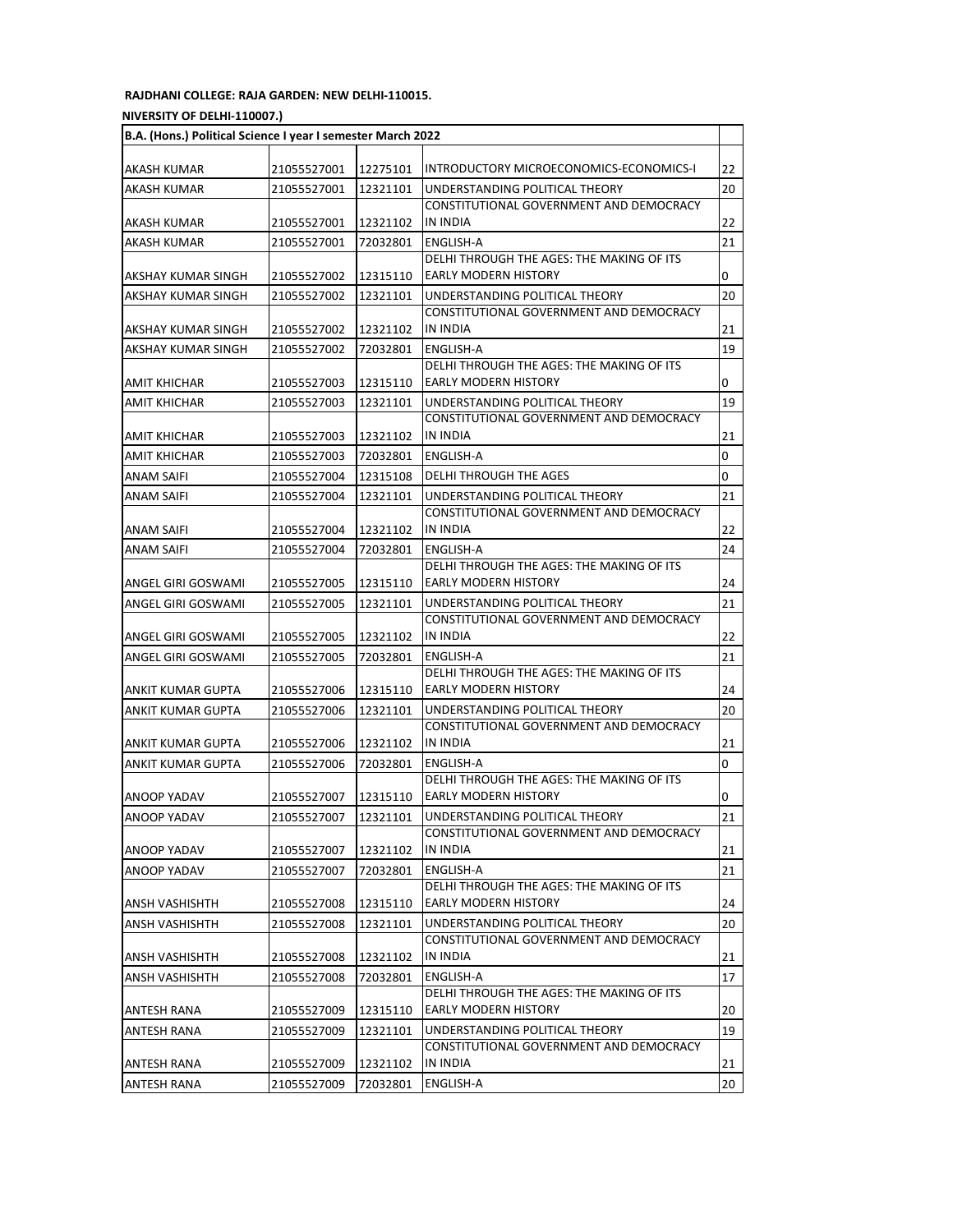| ARYAN                      | 21055527010 | 12321101 | UNDERSTANDING POLITICAL THEORY                                            | 21       |
|----------------------------|-------------|----------|---------------------------------------------------------------------------|----------|
|                            |             |          | CONSTITUTIONAL GOVERNMENT AND DEMOCRACY                                   |          |
| ARYAN                      | 21055527010 | 12321102 | IN INDIA                                                                  | 22       |
| ARYAN                      | 21055527010 | 22415104 | <b>BUSINESS ORGANIZATION AND MANAGEMENT</b>                               | 22       |
| ARYAN                      | 21055527010 | 72032801 | ENGLISH-A<br>DELHI THROUGH THE AGES: THE MAKING OF ITS                    | 21       |
| ASHU                       | 21055527011 | 12315110 | <b>EARLY MODERN HISTORY</b>                                               | 20       |
| ASHU                       | 21055527011 | 12321101 | UNDERSTANDING POLITICAL THEORY                                            | 20       |
|                            |             |          | CONSTITUTIONAL GOVERNMENT AND DEMOCRACY                                   |          |
| ASHU                       | 21055527011 | 12321102 | IN INDIA                                                                  | 22       |
| ASHU                       | 21055527011 | 72032801 | ENGLISH-A                                                                 | 20       |
| ATUL KUMAR                 | 21055527012 | 12315110 | DELHI THROUGH THE AGES: THE MAKING OF ITS<br><b>EARLY MODERN HISTORY</b>  | 21       |
| ATUL KUMAR                 | 21055527012 | 12321101 | UNDERSTANDING POLITICAL THEORY                                            | 21       |
|                            |             |          | CONSTITUTIONAL GOVERNMENT AND DEMOCRACY                                   |          |
| ATUL KUMAR                 | 21055527012 | 12321102 | IN INDIA                                                                  | 21       |
| ATUL KUMAR                 | 21055527012 | 72032801 | ENGLISH-A                                                                 | 18       |
|                            |             |          | DELHI THROUGH THE AGES: THE MAKING OF ITS                                 |          |
| AVINASH YADAV              | 21055527013 | 12315110 | <b>EARLY MODERN HISTORY</b>                                               | 0        |
| AVINASH YADAV              | 21055527013 | 12321101 | UNDERSTANDING POLITICAL THEORY                                            | 20       |
|                            |             |          | CONSTITUTIONAL GOVERNMENT AND DEMOCRACY                                   |          |
| AVINASH YADAV              | 21055527013 | 12321102 | IN INDIA                                                                  | 21       |
| AVINASH YADAV              | 21055527013 | 72032801 | ENGLISH-A<br>DELHI THROUGH THE AGES: THE MAKING OF ITS                    | 0        |
| AVNEESH BHARDWAJ           | 21055527014 | 12315110 | <b>EARLY MODERN HISTORY</b>                                               | 24       |
| AVNEESH BHARDWAJ           | 21055527014 | 12321101 | UNDERSTANDING POLITICAL THEORY                                            | 20       |
|                            |             |          | CONSTITUTIONAL GOVERNMENT AND DEMOCRACY                                   |          |
| AVNEESH BHARDWAJ           | 21055527014 | 12321102 | IN INDIA                                                                  | 21       |
| AVNEESH BHARDWAJ           | 21055527014 | 72032801 | ENGLISH-A                                                                 | 20       |
|                            |             |          | DELHI THROUGH THE AGES: THE MAKING OF ITS                                 |          |
| CHANDAN KUMAR              | 21055527015 | 12315110 | <b>EARLY MODERN HISTORY</b>                                               | 22       |
| CHANDAN KUMAR              | 21055527015 | 12321101 | UNDERSTANDING POLITICAL THEORY<br>CONSTITUTIONAL GOVERNMENT AND DEMOCRACY | 20       |
| CHANDAN KUMAR              | 21055527015 | 12321102 | IN INDIA                                                                  | 21       |
| <b>CHANDAN KUMAR</b>       | 21055527015 | 72052803 | हिंदी भाषा और सम्प्रेषण (FOR ALL HONS.)                                   | 20       |
|                            |             |          |                                                                           |          |
| <b>DEEPAK PATEL</b>        | 21055527016 | 12275101 | INTRODUCTORY MICROECONOMICS-ECONOMICS-I                                   | 20       |
| <b>DEEPAK PATEL</b>        | 21055527016 | 12321101 | UNDERSTANDING POLITICAL THEORY                                            | 21       |
|                            |             |          | CONSTITUTIONAL GOVERNMENT AND DEMOCRACY                                   |          |
| <b>DEEPAK PATEL</b>        | 21055527016 | 12321102 | IN INDIA                                                                  | 21       |
| <b>DEEPAK PATEL</b>        | 21055527016 | 72032801 | ENGLISH-A                                                                 | 19       |
| DINKAR KUMAR THAKUR        | 21055527017 | 12315110 | DELHI THROUGH THE AGES: THE MAKING OF ITS<br><b>EARLY MODERN HISTORY</b>  | 24       |
| DINKAR KUMAR THAKUR        | 21055527017 | 12321101 | UNDERSTANDING POLITICAL THEORY                                            | 21       |
|                            |             |          | CONSTITUTIONAL GOVERNMENT AND DEMOCRACY                                   |          |
| DINKAR KUMAR THAKUR        | 21055527017 | 12321102 | IN INDIA                                                                  | 22       |
| <b>DINKAR KUMAR THAKUR</b> | 21055527017 | 72032801 | ENGLISH-A                                                                 | 21       |
|                            |             |          | DELHI THROUGH THE AGES: THE MAKING OF ITS                                 |          |
| HARSADAN DEEP SINGH        | 21055527018 | 12315110 | <b>EARLY MODERN HISTORY</b>                                               | 24       |
| HARSADAN DEEP SINGH        | 21055527018 | 12321101 | UNDERSTANDING POLITICAL THEORY                                            | 21       |
|                            |             |          | CONSTITUTIONAL GOVERNMENT AND DEMOCRACY<br>IN INDIA                       |          |
| HARSADAN DEEP SINGH        | 21055527018 | 12321102 | ENGLISH-A                                                                 | 22<br>20 |
| HARSADAN DEEP SINGH        | 21055527018 | 72032801 | ACADEMIC WRITING AND COMPOSITION                                          |          |
| <b>ISHA ARYA</b>           | 21055527019 | 12035901 |                                                                           | 21       |
| <b>ISHA ARYA</b>           | 21055527019 | 12321101 | UNDERSTANDING POLITICAL THEORY<br>CONSTITUTIONAL GOVERNMENT AND DEMOCRACY | 21       |
| <b>ISHA ARYA</b>           | 21055527019 | 12321102 | IN INDIA                                                                  | 22       |
|                            |             |          |                                                                           |          |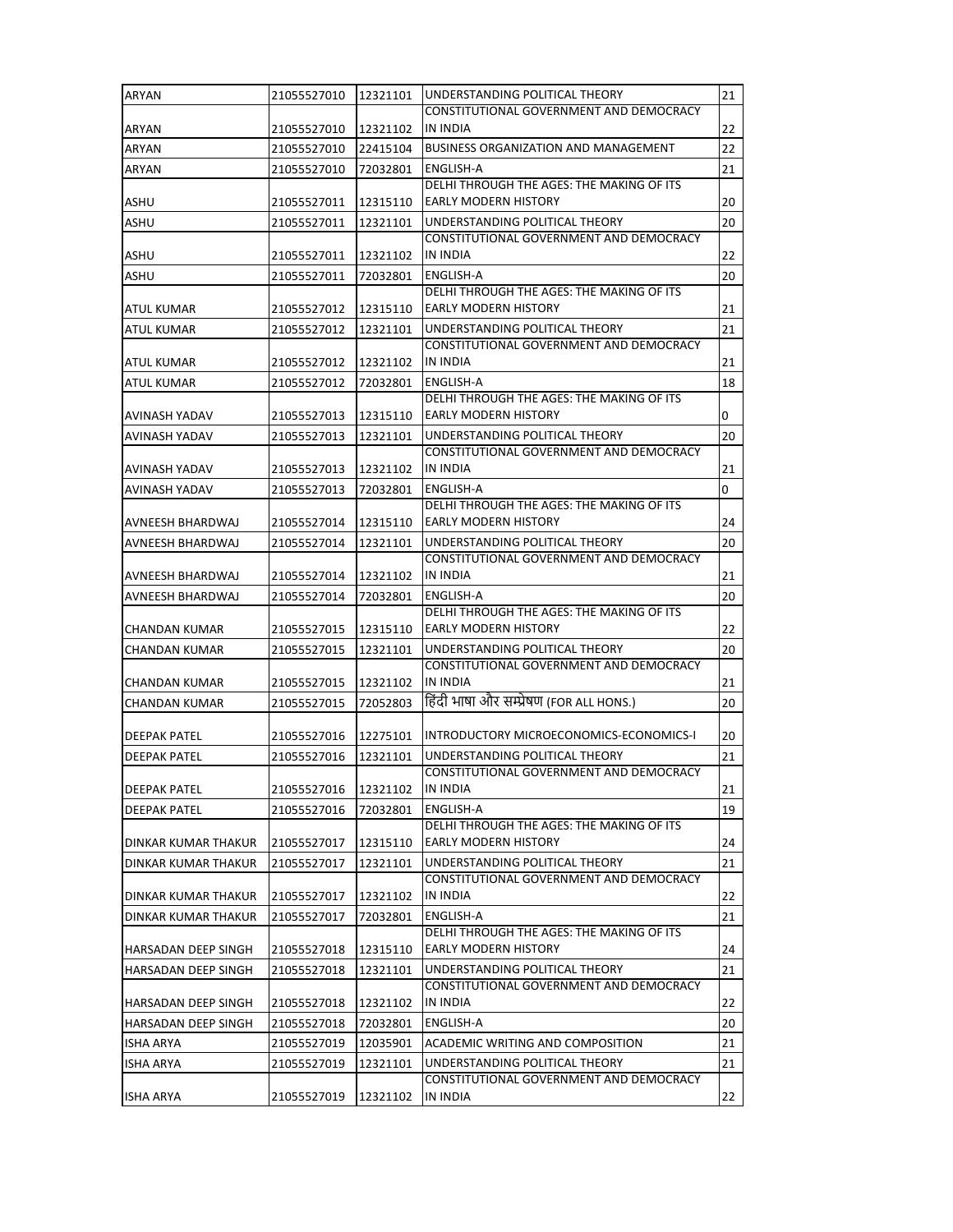| <b>ISHA ARYA</b>      | 21055527019 | 72032801 | ENGLISH-A                                                                 | 23 |
|-----------------------|-------------|----------|---------------------------------------------------------------------------|----|
| <b>ISHA BINDAL</b>    | 21055527020 | 12035901 | ACADEMIC WRITING AND COMPOSITION                                          | 19 |
| <b>ISHA BINDAL</b>    | 21055527020 | 12321101 | UNDERSTANDING POLITICAL THEORY                                            | 21 |
|                       |             |          | CONSTITUTIONAL GOVERNMENT AND DEMOCRACY                                   |    |
| <b>ISHA BINDAL</b>    | 21055527020 | 12321102 | IN INDIA                                                                  | 22 |
| <b>ISHA BINDAL</b>    | 21055527020 | 72032801 | <b>ENGLISH-A</b><br>DELHI THROUGH THE AGES: THE MAKING OF ITS             | 22 |
| JIYA UL HAK           | 21055527021 | 12315110 | <b>EARLY MODERN HISTORY</b>                                               | 24 |
| <b>JIYA UL HAK</b>    | 21055527021 | 12321101 | UNDERSTANDING POLITICAL THEORY                                            | 20 |
|                       |             |          | CONSTITUTIONAL GOVERNMENT AND DEMOCRACY                                   |    |
| JIYA UL HAK           | 21055527021 | 12321102 | IN INDIA                                                                  | 22 |
| JIYA UL HAK           | 21055527021 | 72052803 | हिंदी भाषा और सम्प्रेषण (FOR ALL HONS.)                                   | 20 |
|                       |             |          |                                                                           |    |
| KHUSHBOO CHAUHAN      | 21055527022 | 12275101 | INTRODUCTORY MICROECONOMICS-ECONOMICS-I<br>UNDERSTANDING POLITICAL THEORY | 21 |
| KHUSHBOO CHAUHAN      | 21055527022 | 12321101 | CONSTITUTIONAL GOVERNMENT AND DEMOCRACY                                   | 19 |
| KHUSHBOO CHAUHAN      | 21055527022 | 12321102 | IN INDIA                                                                  | 21 |
| KHUSHBOO CHAUHAN      | 21055527022 | 72052803 | हिंदी भाषा और सम्प्रेषण (FOR ALL HONS.)                                   | 20 |
|                       |             |          | DELHI THROUGH THE AGES: THE MAKING OF ITS                                 |    |
| KOMAL                 | 21055527023 | 12315110 | <b>EARLY MODERN HISTORY</b>                                               | 24 |
| <b>KOMAL</b>          | 21055527023 | 12321101 | UNDERSTANDING POLITICAL THEORY                                            | 21 |
|                       | 21055527023 | 12321102 | CONSTITUTIONAL GOVERNMENT AND DEMOCRACY<br>IN INDIA                       | 22 |
| KOMAL                 | 21055527023 | 72032801 | <b>ENGLISH-A</b>                                                          | 17 |
| KOMAL                 |             |          | DELHI THROUGH THE AGES: THE MAKING OF ITS                                 |    |
| KOMAL                 | 21055527024 | 12315110 | <b>EARLY MODERN HISTORY</b>                                               | 23 |
| <b>KOMAL</b>          | 21055527024 | 12321101 | UNDERSTANDING POLITICAL THEORY                                            | 21 |
|                       |             |          | CONSTITUTIONAL GOVERNMENT AND DEMOCRACY                                   |    |
| <b>KOMAL</b>          | 21055527024 | 12321102 | IN INDIA                                                                  | 22 |
| KOMAL                 | 21055527024 | 72052803 | हिंदी भाषा और सम्प्रेषण (FOR ALL HONS.)                                   | 20 |
| KOVIDH KAUSHAL        | 21055527025 | 12035901 | ACADEMIC WRITING AND COMPOSITION                                          | 24 |
| KOVIDH KAUSHAL        | 21055527025 | 12321101 | UNDERSTANDING POLITICAL THEORY<br>CONSTITUTIONAL GOVERNMENT AND DEMOCRACY | 21 |
| <b>KOVIDH KAUSHAL</b> | 21055527025 | 12321102 | IN INDIA                                                                  | 22 |
| KOVIDH KAUSHAL        | 21055527025 | 72032801 | ENGLISH-A                                                                 | 23 |
| LAXMINARAYAN DHIRHE   | 21055527026 | 12055103 | HINDI CINEMA AUR USKA ADHYAYAN                                            | 20 |
| LAXMINARAYAN DHIRHE   | 21055527026 | 12321101 | UNDERSTANDING POLITICAL THEORY                                            | 19 |
|                       |             |          | CONSTITUTIONAL GOVERNMENT AND DEMOCRACY                                   |    |
| LAXMINARAYAN DHIRHE   | 21055527026 | 12321102 | IN INDIA                                                                  | 21 |
| LAXMINARAYAN DHIRHE   | 21055527026 | 72052803 | हिंदी भाषा और सम्प्रेषण (FOR ALL HONS.)                                   | 19 |
| <b>MANISH</b>         | 21055527027 | 12321101 | UNDERSTANDING POLITICAL THEORY                                            | 20 |
|                       |             |          | CONSTITUTIONAL GOVERNMENT AND DEMOCRACY                                   |    |
| MANISH                | 21055527027 | 12321102 | IN INDIA                                                                  | 21 |
| <b>MANISH</b>         | 21055527027 | 32355101 | CALCULUS                                                                  | 24 |
| <b>MANISH</b>         | 21055527027 | 72032801 | ENGLISH-A                                                                 | 21 |
| MANISHA               | 21055527028 | 12275101 | INTRODUCTORY MICROECONOMICS-ECONOMICS-I                                   | 22 |
| <b>MANISHA</b>        | 21055527028 | 12321101 | UNDERSTANDING POLITICAL THEORY                                            | 20 |
|                       |             |          | CONSTITUTIONAL GOVERNMENT AND DEMOCRACY                                   |    |
| MANISHA               | 21055527028 | 12321102 | IN INDIA                                                                  | 21 |
| MANISHA               | 21055527028 | 72052803 | हिंदी भाषा और सम्प्रेषण (FOR ALL HONS.)                                   | 19 |
| MANSHA JAISWAL        | 21055527029 | 12035901 | ACADEMIC WRITING AND COMPOSITION                                          | 21 |
| MANSHA JAISWAL        | 21055527029 | 12321101 | UNDERSTANDING POLITICAL THEORY                                            | 21 |
|                       |             |          | CONSTITUTIONAL GOVERNMENT AND DEMOCRACY                                   |    |
| MANSHA JAISWAL        | 21055527029 | 12321102 | IN INDIA                                                                  | 22 |
| <b>MANSHA JAISWAL</b> | 21055527029 | 72032801 | ENGLISH-A                                                                 | 23 |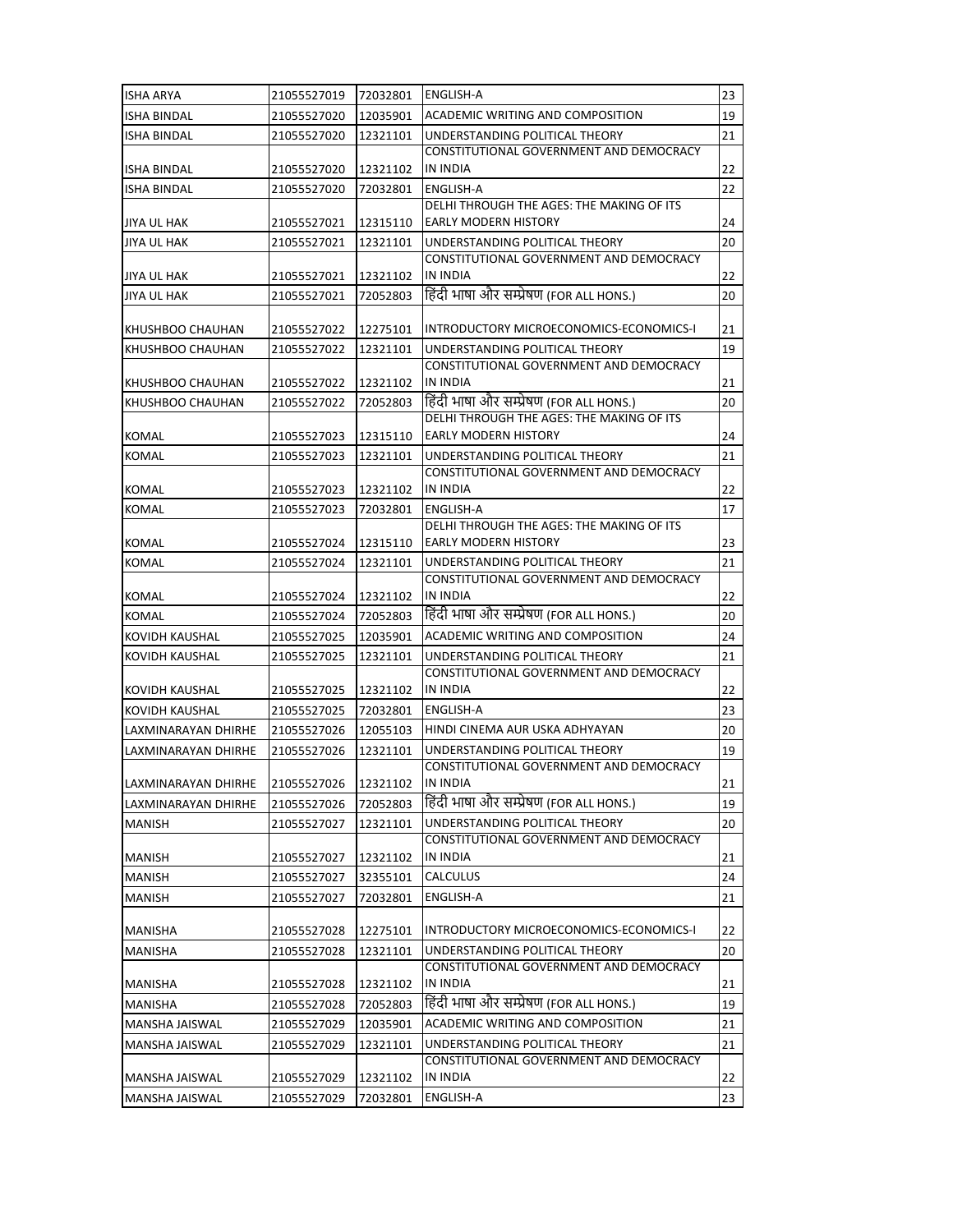|                                     |             |          | DELHI THROUGH THE AGES: THE MAKING OF ITS                                 |              |
|-------------------------------------|-------------|----------|---------------------------------------------------------------------------|--------------|
| MOHIT KUMAR                         | 21055527030 | 12315110 | <b>EARLY MODERN HISTORY</b>                                               | 0            |
| <b>MOHIT KUMAR</b>                  | 21055527030 | 12321101 | UNDERSTANDING POLITICAL THEORY                                            | 20           |
|                                     |             |          | CONSTITUTIONAL GOVERNMENT AND DEMOCRACY                                   |              |
| <b>MOHIT KUMAR</b>                  | 21055527030 | 12321102 | <b>IN INDIA</b>                                                           | 20           |
| <b>MOHIT KUMAR</b>                  | 21055527030 | 72032801 | <b>ENGLISH-A</b>                                                          | $\mathsf{O}$ |
|                                     |             |          | DELHI THROUGH THE AGES: THE MAKING OF ITS                                 |              |
| MOHIT RALLY                         | 21055527031 | 12315110 | <b>EARLY MODERN HISTORY</b>                                               | 24           |
| <b>MOHIT RALLY</b>                  | 21055527031 | 12321101 | UNDERSTANDING POLITICAL THEORY<br>CONSTITUTIONAL GOVERNMENT AND DEMOCRACY | 21           |
| <b>MOHIT RALLY</b>                  | 21055527031 | 12321102 | IN INDIA                                                                  | 22           |
| <b>MOHIT RALLY</b>                  | 21055527031 | 72032801 | ENGLISH-A                                                                 | 21           |
| <b>NARPAT SINGH</b>                 | 21055527032 | 12315111 | SCIENCE, TECHNOLOGY AND HUMANS                                            | 24           |
| <b>NARPAT SINGH</b>                 | 21055527032 | 12321101 | UNDERSTANDING POLITICAL THEORY                                            | 20           |
|                                     |             |          | CONSTITUTIONAL GOVERNMENT AND DEMOCRACY                                   |              |
| NARPAT SINGH                        | 21055527032 | 12321102 | <b>IN INDIA</b>                                                           | 21           |
| <b>NARPAT SINGH</b>                 | 21055527032 | 72032801 | ENGLISH-A                                                                 | 22           |
|                                     | 21055527033 | 12275101 | INTRODUCTORY MICROECONOMICS-ECONOMICS-I                                   | 21           |
| NIKHIL KUMAR<br><b>NIKHIL KUMAR</b> | 21055527033 | 12321101 | UNDERSTANDING POLITICAL THEORY                                            | 21           |
|                                     |             |          | CONSTITUTIONAL GOVERNMENT AND DEMOCRACY                                   |              |
| NIKHIL KUMAR                        | 21055527033 | 12321102 | <b>IN INDIA</b>                                                           | 22           |
| NIKHIL KUMAR                        | 21055527033 | 72032801 | <b>ENGLISH-A</b>                                                          | 20           |
|                                     |             |          | DELHI THROUGH THE AGES: THE MAKING OF ITS                                 |              |
| NISHANT YADAV                       | 21055527034 | 12315110 | <b>EARLY MODERN HISTORY</b>                                               | 0            |
| NISHANT YADAV                       | 21055527034 | 12321101 | UNDERSTANDING POLITICAL THEORY                                            | 20           |
| NISHANT YADAV                       | 21055527034 | 12321102 | CONSTITUTIONAL GOVERNMENT AND DEMOCRACY<br><b>IN INDIA</b>                | 20           |
| NISHANT YADAV                       | 21055527034 | 72032801 | <b>ENGLISH-A</b>                                                          | 15           |
|                                     |             |          | DELHI THROUGH THE AGES: THE MAKING OF ITS                                 |              |
| NITESH KHICHI                       | 21055527035 | 12315110 | <b>EARLY MODERN HISTORY</b>                                               | 22           |
| NITESH KHICHI                       | 21055527035 | 12321101 | UNDERSTANDING POLITICAL THEORY                                            | 20           |
|                                     |             |          | CONSTITUTIONAL GOVERNMENT AND DEMOCRACY                                   |              |
| NITESH KHICHI                       | 21055527035 | 12321102 | <b>IN INDIA</b>                                                           | 21           |
| NITESH KHICHI                       | 21055527035 | 72052803 | हिंदी भाषा और सम्प्रेषण (FOR ALL HONS.)                                   | 19           |
| PRACHI KAKKAR                       | 21055527036 | 12275101 | INTRODUCTORY MICROECONOMICS-ECONOMICS-I                                   | 21           |
| PRACHI KAKKAR                       | 21055527036 | 12321101 | UNDERSTANDING POLITICAL THEORY                                            | 21           |
|                                     |             |          | CONSTITUTIONAL GOVERNMENT AND DEMOCRACY                                   |              |
| PRACHI KAKKAR                       | 21055527036 | 12321102 | <b>IN INDIA</b>                                                           | 22           |
| PRACHI KAKKAR                       | 21055527036 | 72032801 | <b>ENGLISH-A</b>                                                          | 22           |
|                                     |             |          | DELHI THROUGH THE AGES: THE MAKING OF ITS                                 |              |
| PRATYUSH TIWARI                     | 21055527037 | 12315110 | <b>EARLY MODERN HISTORY</b>                                               | 0            |
| PRATYUSH TIWARI                     | 21055527037 | 12321101 | UNDERSTANDING POLITICAL THEORY<br>CONSTITUTIONAL GOVERNMENT AND DEMOCRACY | 21           |
| PRATYUSH TIWARI                     | 21055527037 | 12321102 | IN INDIA                                                                  | 21           |
| PRATYUSH TIWARI                     | 21055527037 | 72032801 | ENGLISH-A                                                                 | 21           |
|                                     |             |          |                                                                           |              |
| PRINCE NISHANT                      | 21055527038 | 12275101 | INTRODUCTORY MICROECONOMICS-ECONOMICS-I                                   | 22           |
| PRINCE NISHANT                      | 21055527038 | 12321101 | UNDERSTANDING POLITICAL THEORY                                            | 21           |
|                                     |             |          | CONSTITUTIONAL GOVERNMENT AND DEMOCRACY                                   |              |
| PRINCE NISHANT                      | 21055527038 | 12321102 | IN INDIA                                                                  | 21           |
| PRINCE NISHANT                      | 21055527038 | 72032801 | <b>ENGLISH-A</b><br>DELHI THROUGH THE AGES: THE MAKING OF ITS             | 15           |
| RANI                                | 21055527039 | 12315110 | <b>EARLY MODERN HISTORY</b>                                               | 22           |
| RANI                                | 21055527039 | 12321101 | UNDERSTANDING POLITICAL THEORY                                            | 21           |
|                                     |             |          |                                                                           |              |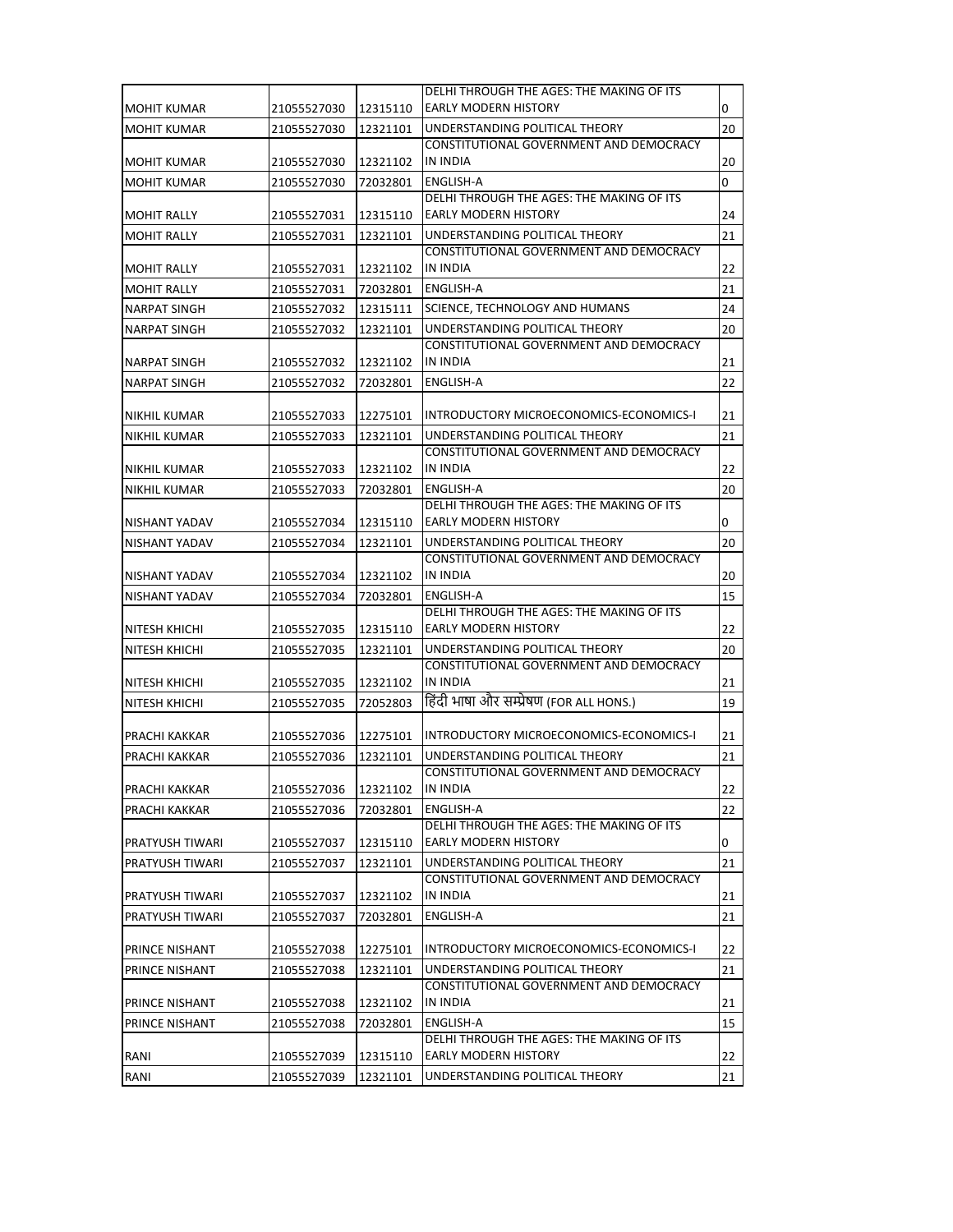|                      |                      |          | CONSTITUTIONAL GOVERNMENT AND DEMOCRACY                                   |    |
|----------------------|----------------------|----------|---------------------------------------------------------------------------|----|
| RANI                 | 21055527039          | 12321102 | <b>IN INDIA</b>                                                           | 22 |
| RANI                 | 21055527039          | 72032801 | <b>ENGLISH-A</b>                                                          | 19 |
| RISHIKA KUMARI       | 21055527040          | 12315111 | SCIENCE, TECHNOLOGY AND HUMANS                                            | 24 |
| RISHIKA KUMARI       | 21055527040          | 12321101 | UNDERSTANDING POLITICAL THEORY                                            | 19 |
|                      |                      |          | CONSTITUTIONAL GOVERNMENT AND DEMOCRACY                                   |    |
| RISHIKA KUMARI       | 21055527040          | 12321102 | <b>IN INDIA</b>                                                           | 21 |
| RISHIKA KUMARI       | 21055527040          | 72052803 | हिंदी भाषा और सम्प्रेषण (FOR ALL HONS.)                                   | 19 |
|                      |                      |          | DELHI THROUGH THE AGES: THE MAKING OF ITS                                 |    |
| <b>ROHIT</b>         | 21055527041          | 12315110 | EARLY MODERN HISTORY                                                      | 23 |
| <b>ROHIT</b>         | 21055527041          | 12321101 | UNDERSTANDING POLITICAL THEORY                                            | 20 |
|                      |                      |          | CONSTITUTIONAL GOVERNMENT AND DEMOCRACY<br><b>IN INDIA</b>                |    |
| <b>ROHIT</b>         | 21055527041          | 12321102 | हिंदी भाषा और सम्प्रेषण (FOR ALL HONS.)                                   | 21 |
| <b>ROHIT</b>         | 21055527041          | 72052803 | DELHI THROUGH THE AGES: THE MAKING OF ITS                                 | 20 |
| RUCHI GOEL           | 21055527042          | 12315110 | <b>EARLY MODERN HISTORY</b>                                               | 24 |
| <b>RUCHI GOEL</b>    | 21055527042          | 12321101 | UNDERSTANDING POLITICAL THEORY                                            | 21 |
|                      |                      |          | CONSTITUTIONAL GOVERNMENT AND DEMOCRACY                                   |    |
| RUCHI GOEL           | 21055527042          | 12321102 | <b>IN INDIA</b>                                                           | 22 |
| <b>RUCHI GOEL</b>    | 21055527042          | 72032801 | <b>ENGLISH-A</b>                                                          | 22 |
|                      |                      |          | DELHI THROUGH THE AGES: THE MAKING OF ITS                                 |    |
| SACHIN BANSAL        | 21055527043          | 12315110 | <b>EARLY MODERN HISTORY</b>                                               | 0  |
| SACHIN BANSAL        | 21055527043          | 12321101 | UNDERSTANDING POLITICAL THEORY                                            | 20 |
|                      |                      |          | CONSTITUTIONAL GOVERNMENT AND DEMOCRACY                                   |    |
| SACHIN BANSAL        | 21055527043          | 12321102 | IN INDIA                                                                  | 20 |
| SACHIN BANSAL        | 21055527043          | 72032801 | ENGLISH-A                                                                 | 15 |
| SAHIL                | 21055527044          | 12275101 | INTRODUCTORY MICROECONOMICS-ECONOMICS-I                                   | 21 |
| <b>SAHIL</b>         | 21055527044          | 12321101 | UNDERSTANDING POLITICAL THEORY                                            | 20 |
|                      |                      |          | CONSTITUTIONAL GOVERNMENT AND DEMOCRACY                                   |    |
| SAHIL                | 21055527044          | 12321102 | <b>IN INDIA</b>                                                           | 21 |
| SAHIL                | 21055527044          | 72032801 | <b>ENGLISH-A</b>                                                          | 12 |
| SAKSHI PATIDAR       | 21055527045          | 12315111 | SCIENCE, TECHNOLOGY AND HUMANS                                            | 24 |
| SAKSHI PATIDAR       | 21055527045          | 12321101 | UNDERSTANDING POLITICAL THEORY                                            | 20 |
|                      |                      |          | CONSTITUTIONAL GOVERNMENT AND DEMOCRACY                                   |    |
| SAKSHI PATIDAR       | 21055527045          | 12321102 | IN INDIA                                                                  | 21 |
| SAKSHI PATIDAR       | 21055527045          | 72032801 | <b>ENGLISH-A</b>                                                          | 18 |
|                      |                      |          | DELHI THROUGH THE AGES: THE MAKING OF ITS                                 |    |
| SAMINA KOUSAR        | 21055527046 12315110 |          | <b>IEARLY MODERN HISTORY</b>                                              | 21 |
| SAMINA KOUSAR        | 21055527046          | 12321101 | UNDERSTANDING POLITICAL THEORY<br>CONSTITUTIONAL GOVERNMENT AND DEMOCRACY | 21 |
| SAMINA KOUSAR        | 21055527046          | 12321102 | IN INDIA                                                                  | 22 |
| SAMINA KOUSAR        | 21055527046          | 72032801 | <b>ENGLISH-A</b>                                                          | 19 |
|                      |                      |          | DELHI THROUGH THE AGES: THE MAKING OF ITS                                 |    |
| SANJEET KUMAR        | 21055527047          | 12315110 | EARLY MODERN HISTORY                                                      | 22 |
| SANJEET KUMAR        | 21055527047          | 12321101 | UNDERSTANDING POLITICAL THEORY                                            | 20 |
|                      |                      |          | CONSTITUTIONAL GOVERNMENT AND DEMOCRACY                                   |    |
| SANJEET KUMAR        | 21055527047          | 12321102 | IN INDIA                                                                  | 21 |
| SANJEET KUMAR        | 21055527047          | 72032801 | <b>ENGLISH-A</b>                                                          | 20 |
|                      |                      |          | DELHI THROUGH THE AGES: THE MAKING OF ITS                                 |    |
| <b>SHIVAM SHARMA</b> | 21055527048          | 12315110 | <b>EARLY MODERN HISTORY</b>                                               | 0  |
| SHIVAM SHARMA        | 21055527048          | 12321101 | UNDERSTANDING POLITICAL THEORY<br>CONSTITUTIONAL GOVERNMENT AND DEMOCRACY | 20 |
| <b>SHIVAM SHARMA</b> | 21055527048          | 12321102 | <b>IN INDIA</b>                                                           | 22 |
| SHIVAM SHARMA        | 21055527048          | 72032801 | ENGLISH-A                                                                 | 20 |
|                      |                      |          | DELHI THROUGH THE AGES: THE MAKING OF ITS                                 |    |
| SHIVAM SONI          | 21055527049          | 12315110 | <b>EARLY MODERN HISTORY</b>                                               | 22 |
|                      |                      |          |                                                                           |    |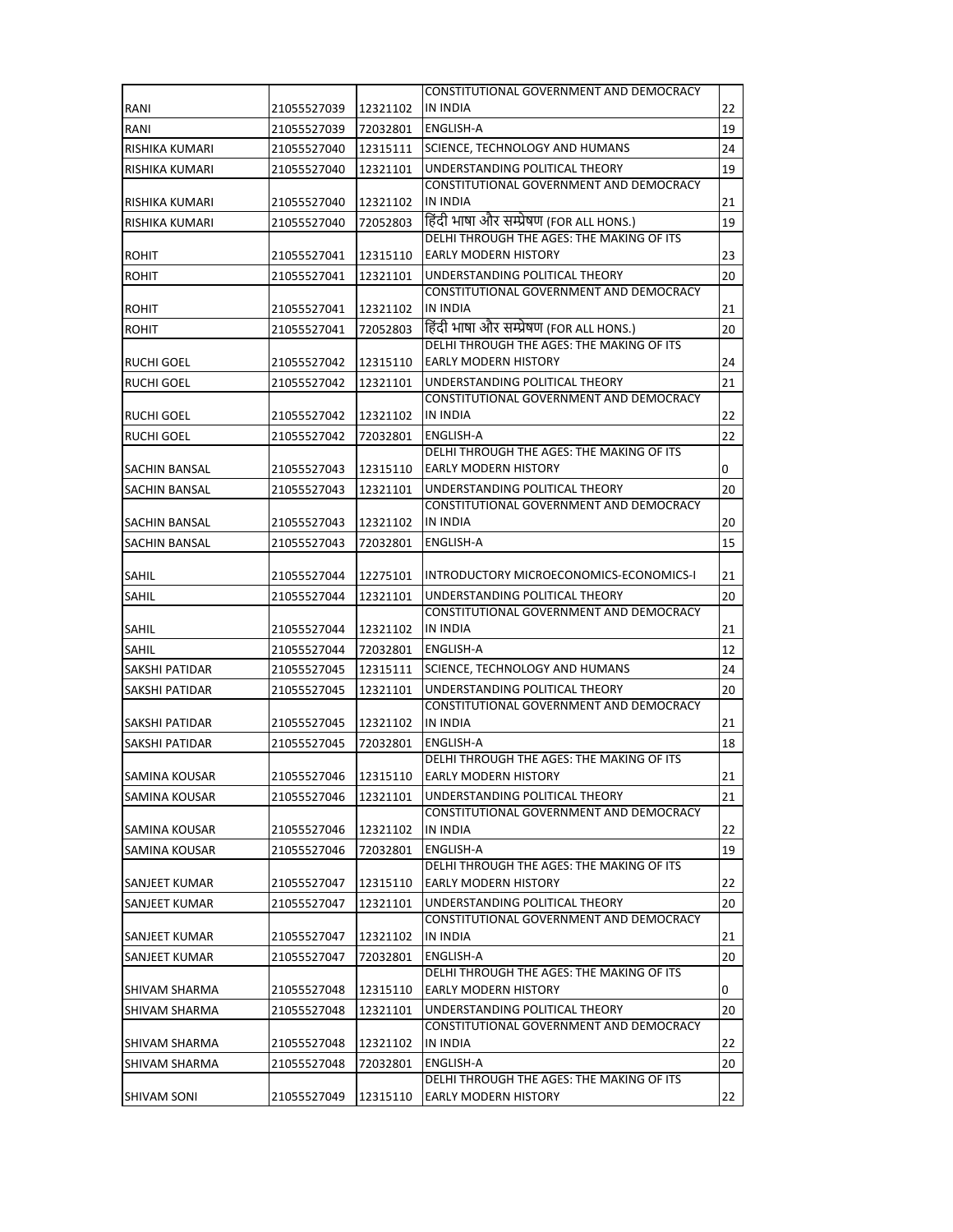| <b>SHIVAM SONI</b>   | 21055527049 | 12321101 | UNDERSTANDING POLITICAL THEORY                                                       | 21 |
|----------------------|-------------|----------|--------------------------------------------------------------------------------------|----|
|                      |             |          | CONSTITUTIONAL GOVERNMENT AND DEMOCRACY                                              |    |
| SHIVAM SONI          | 21055527049 | 12321102 | <b>IN INDIA</b>                                                                      | 22 |
| SHIVAM SONI          | 21055527049 | 72052803 | हिंदी भाषा और सम्प्रेषण (FOR ALL HONS.)<br>DELHI THROUGH THE AGES: THE MAKING OF ITS | 20 |
| SHIVANI              | 21055527050 | 12315110 | <b>EARLY MODERN HISTORY</b>                                                          | 21 |
| SHIVANI              | 21055527050 | 12321101 | UNDERSTANDING POLITICAL THEORY                                                       | 19 |
|                      |             |          | CONSTITUTIONAL GOVERNMENT AND DEMOCRACY                                              |    |
| SHIVANI              | 21055527050 | 12321102 | <b>IN INDIA</b>                                                                      | 22 |
| SHIVANI              | 21055527050 | 72052803 | हिंदी भाषा और सम्प्रेषण (FOR ALL HONS.)                                              | 20 |
|                      |             |          | DELHI THROUGH THE AGES: THE MAKING OF ITS<br><b>EARLY MODERN HISTORY</b>             |    |
| SHUBHANKAR HALDER    | 21055527051 | 12315110 | UNDERSTANDING POLITICAL THEORY                                                       | 20 |
| SHUBHANKAR HALDER    | 21055527051 | 12321101 | CONSTITUTIONAL GOVERNMENT AND DEMOCRACY                                              | 20 |
| SHUBHANKAR HALDER    | 21055527051 | 12321102 | IN INDIA                                                                             | 21 |
| SHUBHANKAR HALDER    | 21055527051 | 72032801 | <b>ENGLISH-A</b>                                                                     | 20 |
|                      |             |          | DELHI THROUGH THE AGES: THE MAKING OF ITS                                            |    |
| SONALI ROY           | 21055527052 | 12315110 | <b>IEARLY MODERN HISTORY</b>                                                         | 0  |
| <b>SONALI ROY</b>    | 21055527052 | 12321101 | UNDERSTANDING POLITICAL THEORY                                                       | 21 |
| SONALI ROY           | 21055527052 | 12321102 | CONSTITUTIONAL GOVERNMENT AND DEMOCRACY<br>IN INDIA                                  | 21 |
| SONALI ROY           | 21055527052 | 72032801 | <b>ENGLISH-A</b>                                                                     | 20 |
|                      |             |          | DELHI THROUGH THE AGES: THE MAKING OF ITS                                            |    |
| SONIA                | 21055527053 | 12315110 | <b>EARLY MODERN HISTORY</b>                                                          | 21 |
| SONIA                | 21055527053 | 12321101 | UNDERSTANDING POLITICAL THEORY                                                       | 21 |
|                      |             |          | CONSTITUTIONAL GOVERNMENT AND DEMOCRACY                                              |    |
| SONIA                | 21055527053 | 12321102 | IN INDIA                                                                             | 22 |
| SONIA                | 21055527053 | 72032801 | <b>ENGLISH-A</b><br>DELHI THROUGH THE AGES: THE MAKING OF ITS                        | 21 |
| SONU KUMAR JAISWAL   | 21055527054 | 12315110 | <b>EARLY MODERN HISTORY</b>                                                          | 21 |
| SONU KUMAR JAISWAL   | 21055527054 | 12321101 | UNDERSTANDING POLITICAL THEORY                                                       | 20 |
|                      |             |          | CONSTITUTIONAL GOVERNMENT AND DEMOCRACY                                              |    |
| SONU KUMAR JAISWAL   | 21055527054 | 12321102 | IN INDIA                                                                             | 21 |
| SONU KUMAR JAISWAL   | 21055527054 | 72032801 | <b>ENGLISH-A</b>                                                                     | 18 |
| SONU POONIA          | 21055527055 | 12315110 | DELHI THROUGH THE AGES: THE MAKING OF ITS<br>EARLY MODERN HISTORY                    | 23 |
| <b>SONU POONIA</b>   | 21055527055 | 12321101 | UNDERSTANDING POLITICAL THEORY                                                       | 21 |
|                      |             |          | CONSTITUTIONAL GOVERNMENT AND DEMOCRACY                                              |    |
| SONU POONIA          | 21055527055 | 12321102 | <b>IN INDIA</b>                                                                      | 22 |
| <b>SONU POONIA</b>   | 21055527055 | 72032801 | <b>ENGLISH-A</b>                                                                     | 17 |
|                      |             |          | DELHI THROUGH THE AGES: THE MAKING OF ITS                                            |    |
| SOURABH KUMAR        | 21055527056 | 12315110 | EARLY MODERN HISTORY                                                                 | 24 |
| <b>SOURABH KUMAR</b> | 21055527056 | 12321101 | UNDERSTANDING POLITICAL THEORY<br>CONSTITUTIONAL GOVERNMENT AND DEMOCRACY            | 20 |
| <b>SOURABH KUMAR</b> | 21055527056 | 12321102 | IN INDIA                                                                             | 22 |
| SOURABH KUMAR        | 21055527056 | 72032801 | ENGLISH-A                                                                            | 19 |
| <b>SRISHTI</b>       | 21055527057 | 12315111 | SCIENCE, TECHNOLOGY AND HUMANS                                                       | 24 |
| <b>SRISHTI</b>       | 21055527057 | 12321101 | UNDERSTANDING POLITICAL THEORY                                                       | 20 |
|                      |             |          | CONSTITUTIONAL GOVERNMENT AND DEMOCRACY                                              |    |
| <b>SRISHTI</b>       | 21055527057 | 12321102 | <b>IN INDIA</b>                                                                      | 22 |
| <b>SRISHTI</b>       | 21055527057 | 72032801 | ENGLISH-A                                                                            | 22 |
| SUNEHA SINGH         | 21055527058 | 12315110 | DELHI THROUGH THE AGES: THE MAKING OF ITS<br><b>EARLY MODERN HISTORY</b>             | 24 |
| SUNEHA SINGH         | 21055527058 | 12321101 | UNDERSTANDING POLITICAL THEORY                                                       | 20 |
|                      |             |          | CONSTITUTIONAL GOVERNMENT AND DEMOCRACY                                              |    |
| <b>SUNEHA SINGH</b>  | 21055527058 | 12321102 | IN INDIA                                                                             | 22 |
| <b>SUNEHA SINGH</b>  | 21055527058 | 72032801 | ENGLISH-A                                                                            | 19 |